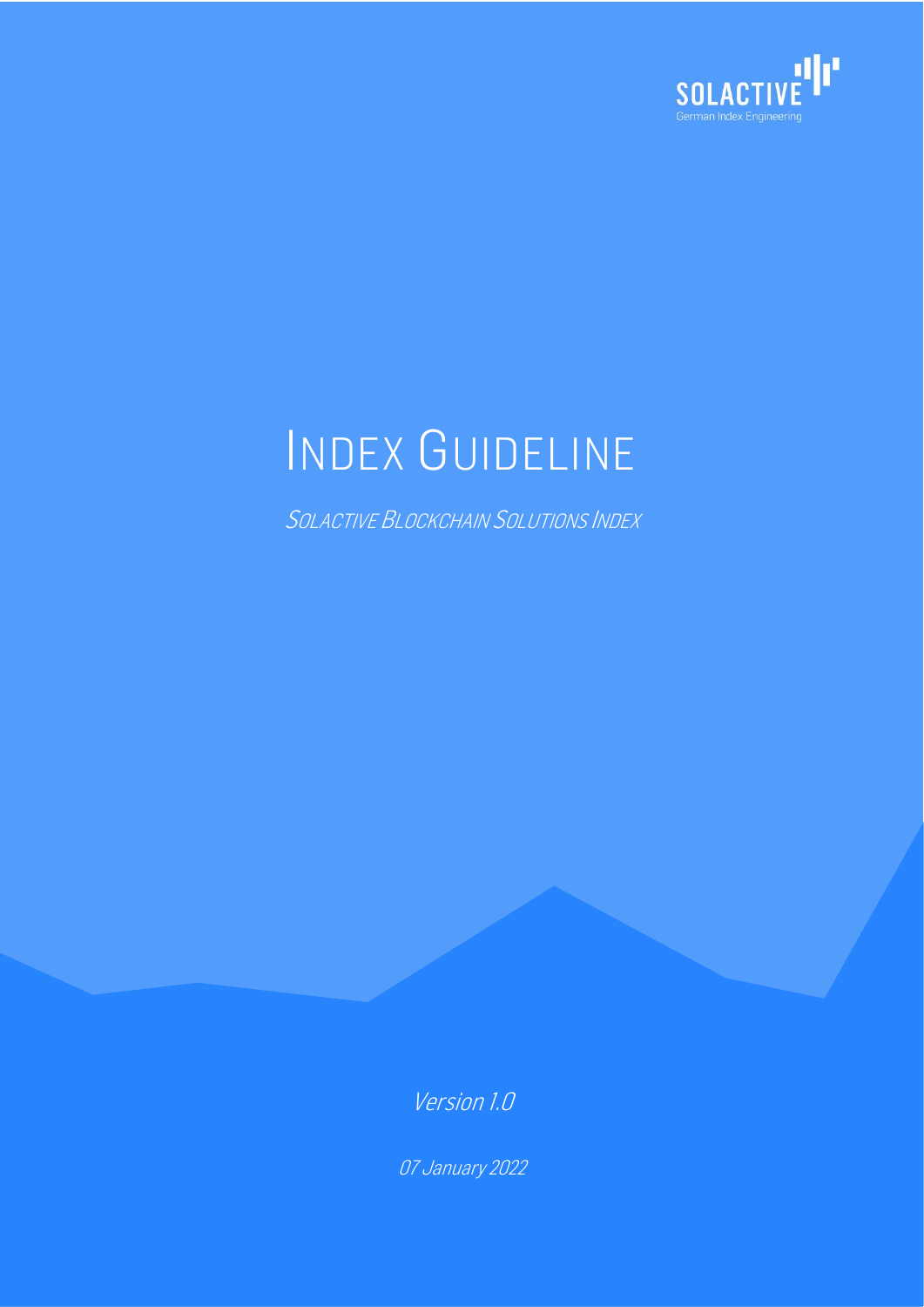### TABLE OF CONTENTS

|      | Introduction 33 |  |
|------|-----------------|--|
| 1.   |                 |  |
| 1.1. |                 |  |
| 1.2. |                 |  |
| 1.3. |                 |  |
| 1.4. |                 |  |
| 1.5. |                 |  |
| 2.   |                 |  |
| 2.1. |                 |  |
| 2.2. |                 |  |
| 2.3. |                 |  |
| 3.   |                 |  |
| 3.1. |                 |  |
| 3.2. |                 |  |
| 4.   |                 |  |
| 4.1. |                 |  |
| 4.2. |                 |  |
| 4.3. |                 |  |
| 4.4. |                 |  |
| 4.5. |                 |  |
| 4.6. |                 |  |
| 5.   |                 |  |
| 5.1. |                 |  |
| 5.2. |                 |  |
| 5.3. |                 |  |
| 5.4. |                 |  |
| 5.5. |                 |  |
| 6.   |                 |  |
|      |                 |  |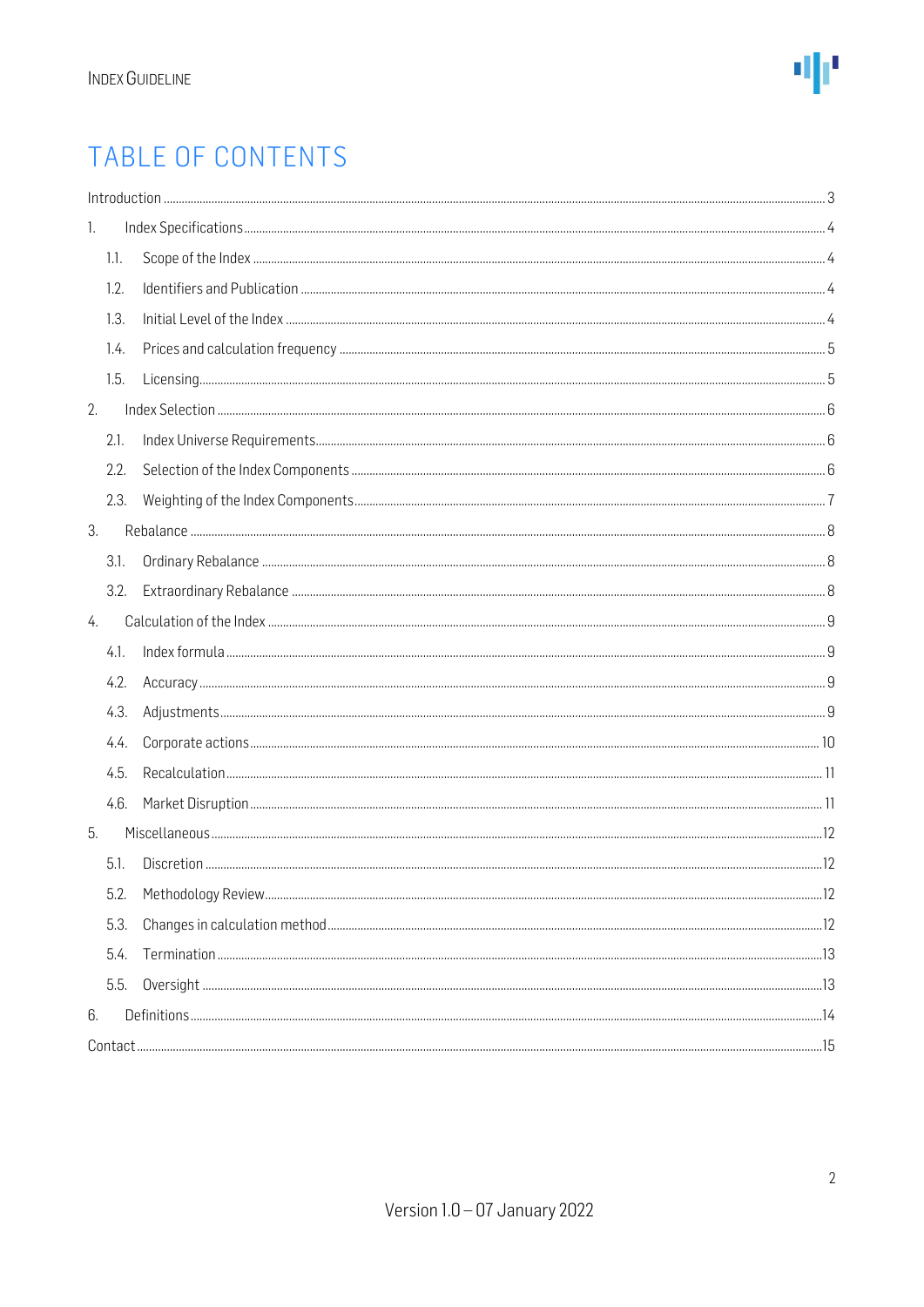### <span id="page-2-0"></span>INTRODUCTION

This document (the "GUIDELINE") is to be used as a quideline with regard to the composition, calculation and maintenance of the Solactive Blockchain Solutions Index (the "INDEX"). Any amendments to the rules made to the GUIDELINE are approved by the OVERSIGHT COMMITTEE specified in Section 5.5. The INDEX is owned, calculated, administered and published by Solactive AG ("SOLACTIVE") assuming the role as administrator (the "INDEX ADMINISTRATOR") under the Regulation (EU) 2016/1011 (the "BENCHMARK REGULATION" or "BMR"). The name "Solactive" is trademarked.

The text uses defined terms which are formatted with "SMALL CAPS". Such Terms shall have the meaning assigned to them as specified in Section 6 (Definitions).

The GUIDELINE and the policies and methodology documents referenced herein contain the underlying principles and rules regarding the structure and operation of the INDEX. SOLACTIVE does not offer any explicit or tacit guarantee or assurance, neither pertaining to the results from the use of the INDEX nor the level of the INDEX at any certain point in time nor in any other respect. SOLACTIVE strives to the best of its ability to ensure the correctness of the calculation. There is no obligation for SOLACTIVE – irrespective of possible obligations to issuers – to advise third parties, including investors and/or financial intermediaries, of any errors in the INDEX. The publication of the INDEX by SOLACTIVE does not constitute a recommendation for capital investment and does not contain any assurance or opinion of SOLACTIVE regarding a possible investment in a financial instrument based on this INDEX.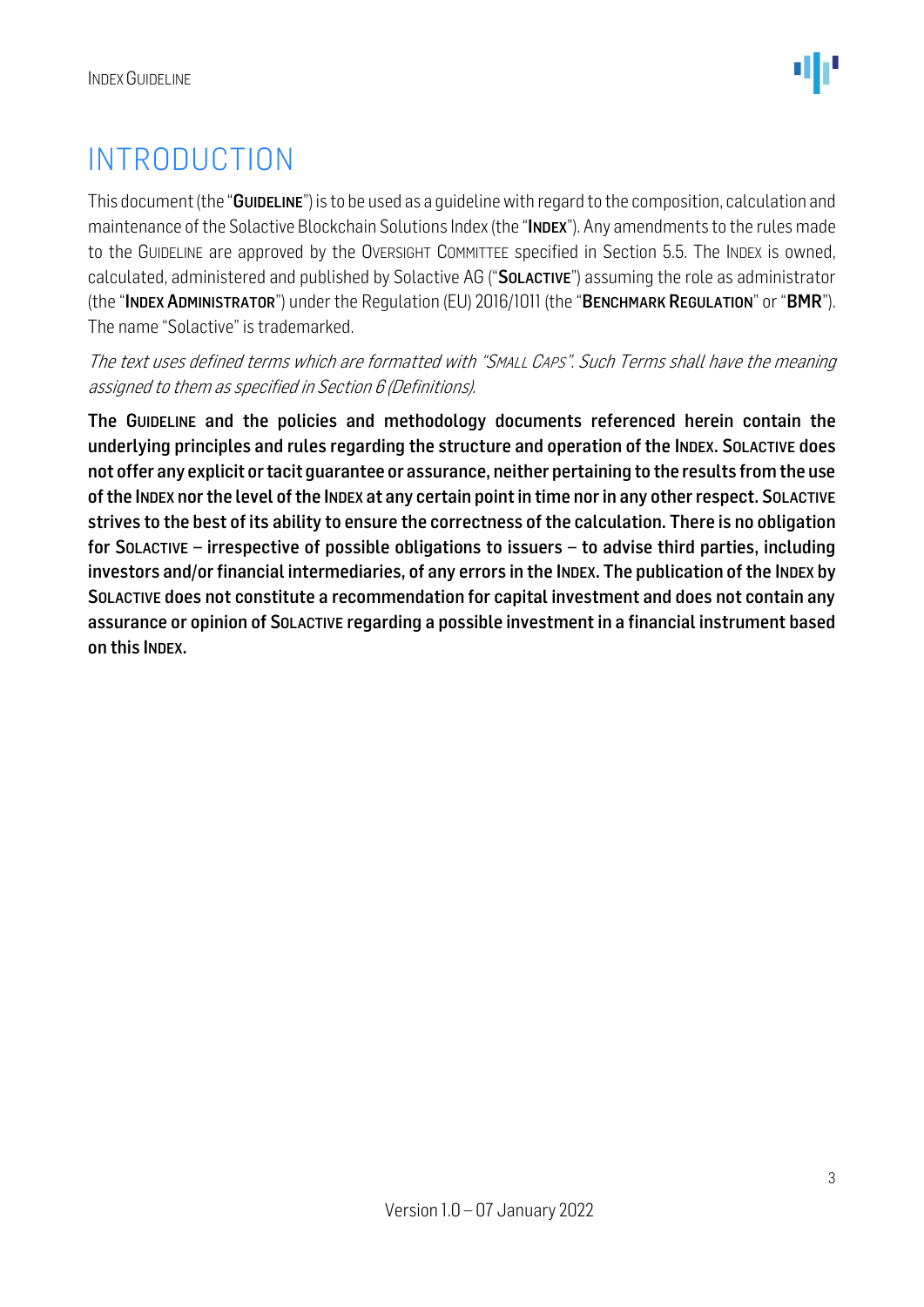### <span id="page-3-0"></span>1. INDEX SPECIFICATIONS

### <span id="page-3-1"></span>1.1. SCOPE OF THE INDEX

| Category                     | <b>Description</b>                                                                                 |  |  |  |  |
|------------------------------|----------------------------------------------------------------------------------------------------|--|--|--|--|
| Asset Class                  | Equity                                                                                             |  |  |  |  |
| Strategy                     | Representation of securities that could benefit from the<br>innovation in blockchain technologies. |  |  |  |  |
| Regional Allocation          | <b>Developed Markets</b>                                                                           |  |  |  |  |
| Rebalancing Fee              |                                                                                                    |  |  |  |  |
| <b>Rebalancing Frequency</b> | Semi-Annually                                                                                      |  |  |  |  |

### <span id="page-3-2"></span>1.2. IDENTIFIERS AND PUBLICATION

The INDEX is published under the following identifiers:

| <b>Name</b>                                 | <b>ISIN</b>  | <b>Currency</b> | Type   | <b>RIC</b>      | <b>BBG</b> ticker |
|---------------------------------------------|--------------|-----------------|--------|-----------------|-------------------|
| Solactive Blockchain Solutions<br>Index PR  | DE000SL0EWP8 | USD             | $PR*$  | .SOLBLCSP       |                   |
| Solactive Blockchain Solutions<br>Index NTR | DE000SL0EWQ6 | USD             | $NTR*$ | <b>SOLBLCSN</b> | SOLBLCSN          |
| Solactive Blockchain Solutions<br>Index GTR | DE000SL0EWR4 | USD             | $GTR*$ | .SOLBLCST       |                   |

\*PR, NTR, GTR, means that the Index is calculated as price return, net total return and gross total return Index as described in the Equity Index Methodology, which is available on the SOLACTIVE website[: https://www.solactive.com/documents/equity-index-methodology/](https://www.solactive.com/documents/equity-index-methodology/)

The INDEX is published on the website of the INDEX ADMINISTRATOR [\(www.solactive.com\)](http://www.solactive.com/) and is, in addition, available via the price marketing services of Boerse Stuttgart GmbH and may be distributed to all of its affiliated vendors. Each vendor decides on an individual basis as to whether it will distribute or display the INDEX via its information systems.

Any publication in relation to the INDEX (e.g. notices, amendments to the GUIDELINE) will be available at the website of the INDEX ADMINISTRATOR: [https://www.solactive.com/news/announcements/.](https://www.solactive.com/news/announcements/)

### <span id="page-3-3"></span>1.3. INITIAL LEVEL OF THE INDEX

The initial level of the INDEX on the 30/04/2021, the START DATE, is 1000. Historical values from the 07/01/2022, the LIVE DATE, will be recorded in accordance with Article 8 of the BMR. Levels of the INDEX published for a period prior to the LIVE DATE have been back-casted.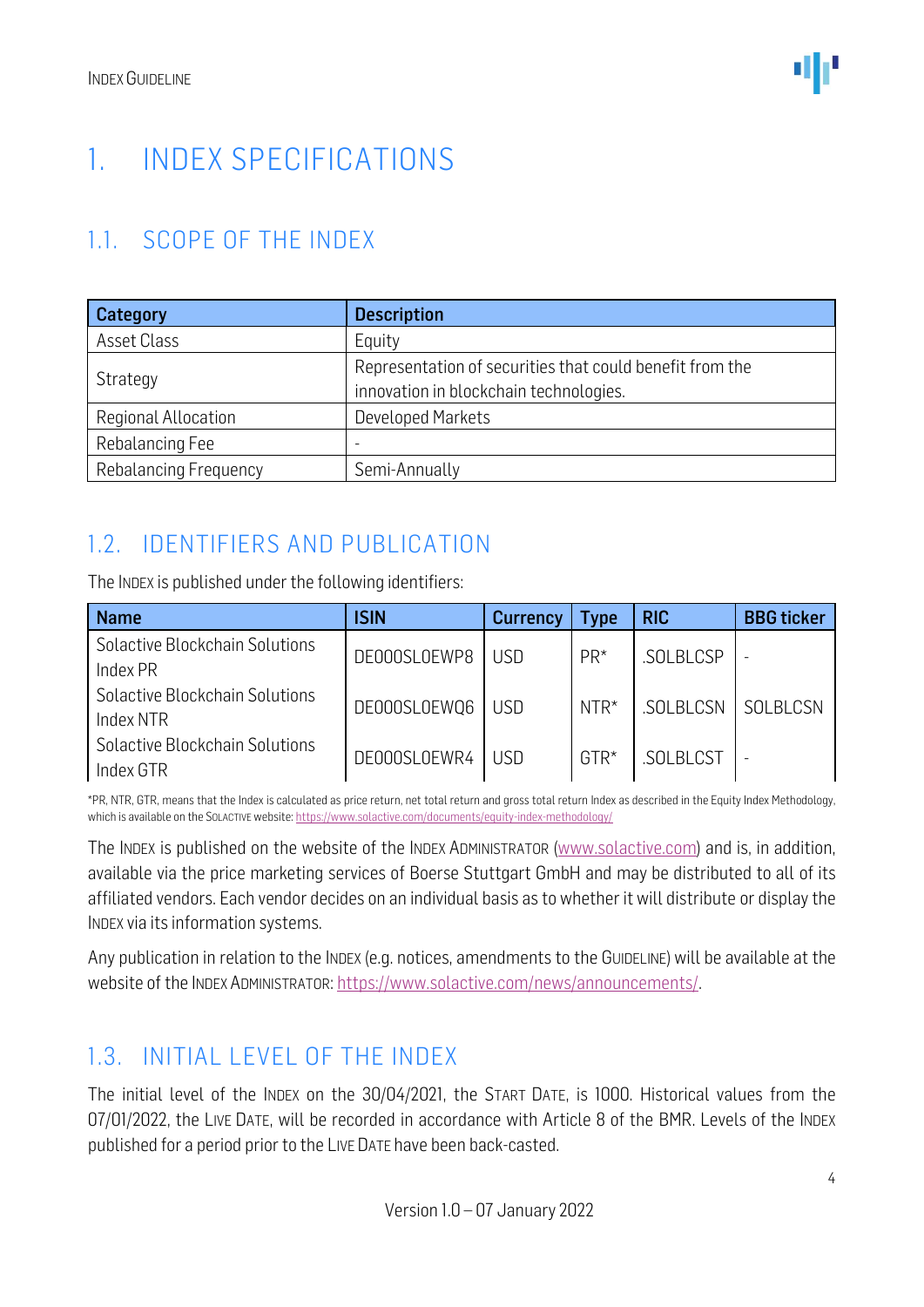### <span id="page-4-0"></span>1.4. PRICES AND CALCULATION FREQUENCY

The level of the INDEX is calculated on each CALCULATION DAY from 1:00 a.m. to 10:50 p.m. CET based on the TRADING PRICES on the EXCHANGES on which the INDEX COMPONENTS are listed. TRADING PRICES of INDEX COMPONENTS not listed in the INDEX CURRENCY are converted using the current Intercontinental Exchange (ICE) spot foreign exchange rate. Should there be no current TRADING PRICE for an INDEXCOMPONENT, the later of: (i) the most recent CLOSING PRICE; or (ii) the last available TRADING PRICE for the preceding TRADING DAY is used in the calculation.

In addition to the intraday calculation a closing level of the INDEX for each CALCULATION DAY is also calculated. This closing level is based on the CLOSING PRICES for the INDEX COMPONENTS on the respective EXCHANGES on which the INDEX COMPONENTS are listed. The CLOSING PRICES of INDEX COMPONENTS not listed in the INDEX CURRENCY are converted using the 04:00 p.m. London time WM Fixing quoted by Reuters. If there is no 04:00 p.m. London time WM Fixing for the relevant CALCULATION DAY, the last available 04:00 p.m. London time WM Fixing will be used for the closing level calculation.

#### <span id="page-4-1"></span>1.5. LICENSING

Licenses to use the INDEX as the underlying value for financial instruments, investment funds and financial contracts may be issued to stock exchanges, banks, financial services providers and investment houses by SOLACTIVE.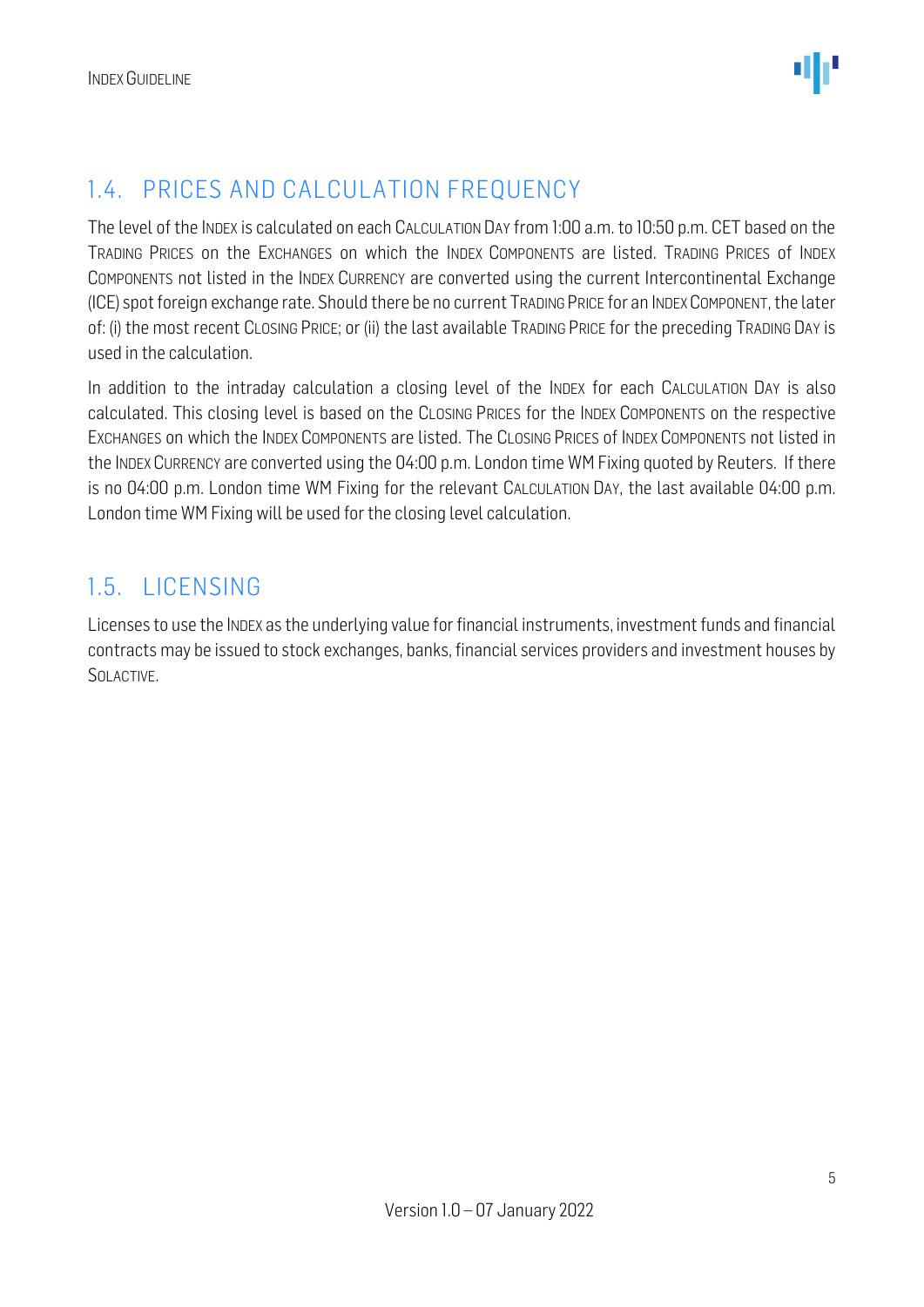### <span id="page-5-0"></span>2. INDEX SELECTION

On each SELECTION DAY, the INDEX ADMINISTRATOR will revise the composition of the INDEX.

In a first step, the INDEX ADMINISTRATOR determines the INDEX UNIVERSE in accordance with Section 2.1. The INDEX UNIVERSE comprises all those financial instruments which fulfill the INDEX UNIVERSE REQUIREMENTS (as specified in Section 2.1) and will constitute a starting pool from which the components of the INDEX will be selected. Based on this INDEX UNIVERSE, the new composition of the INDEX will be determined by applying the rules outlined in Section 2.2.

Each new INDEX COMPONENT will be assigned a weight as described in Section 2.3.

### <span id="page-5-1"></span>2.1. INDEX UNIVERSE REQUIREMENTS

The INDEX UNIVERSE is comprised of all financial instruments which fulfill the below requirements

#### (the "INDEX UNIVERSE REQUIREMENTS"):

- 1) Primary listing on a regulated exchange in one of the countries that are part of the Developed Markets as defined by the SOLACTIVE Country Classification (see. [https://www.solactive.com/documents/\)](https://www.solactive.com/documents/).
- 2) Exclusion of companies that are listed on an EXCHANGE in Japan.
- 3) SHARE CLASS MARKET CAPITALIZATION of at least USD 50,000,000 for companies on the respective SELECTION DAY.
- 4) MinimumAVERAGE DAILY VALUE TRADED of atleastUSD 500,000 over 1 month and over 6months prior to and including the SELECTION DAY.
- 5) Companies must not be classified under any of the following FactSet Industry:
	- a. Semiconductors

The determination of the INDEX UNIVERSE is fully rule-based and the INDEX ADMINISTRATOR cannot make any discretionary decisions.

### <span id="page-5-2"></span>2.2. SELECTION OF THE INDEX COMPONENTS

Based on the INDEX UNIVERSE, the initial composition of the INDEX as well as any selection for an ordinary rebalance is determined on the SELECTION DAY in accordance with the following rules (the "INDEX COMPONENT REQUIREMENTS"):

The selection is done based on screening of publicly available information such as financial news, business profiles, and company publications using ARTIS®, SOLACTIVE'S proprietary natural language processing algorithm.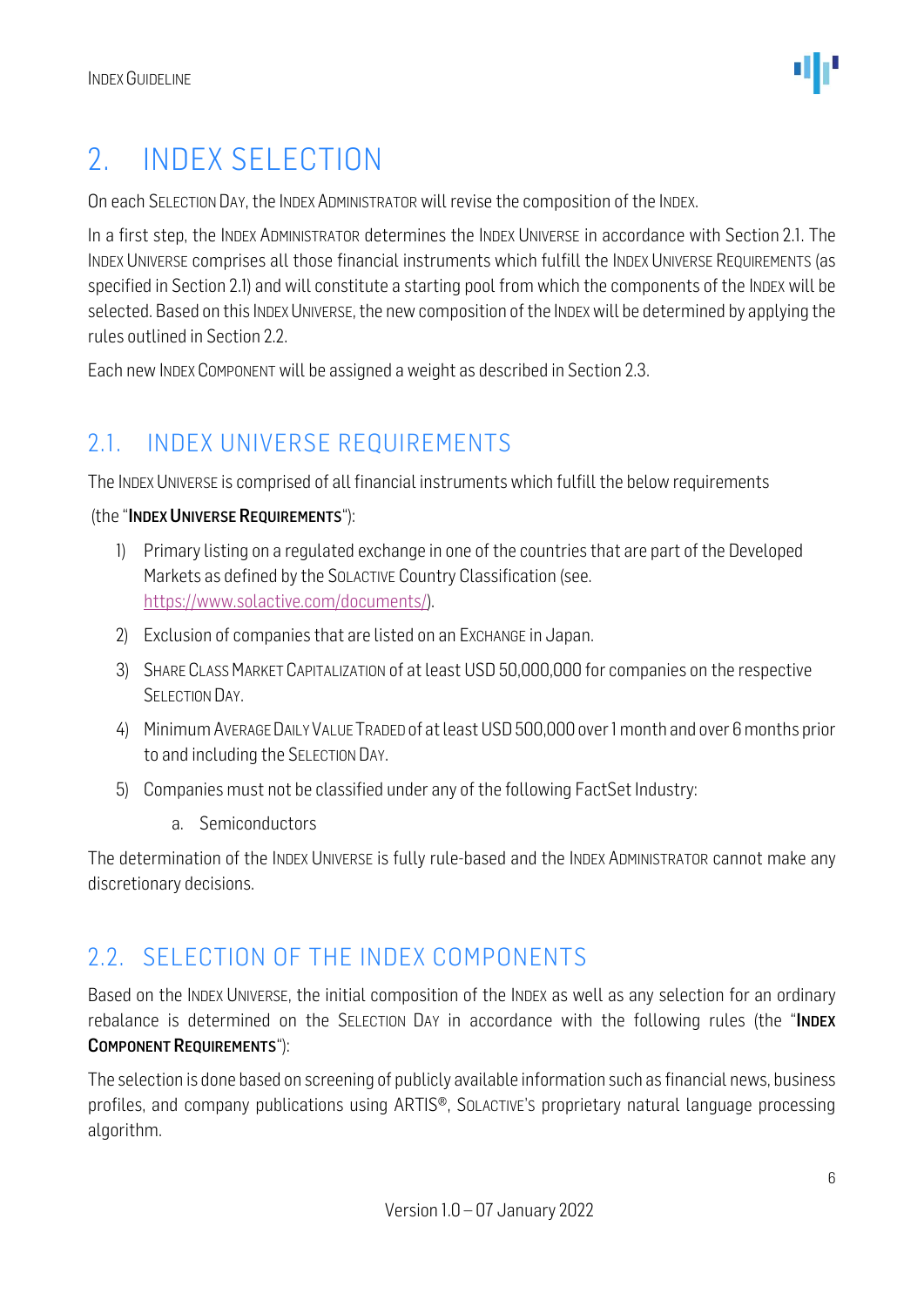Using keywords that describe the index theme, ARTIS® identifies companies that have or are expected to have significant exposure to the provision of products and/or services that contribute to blockchain technologies. For the purpose of the INDEX, the following are the products and/or services deemed to suit the blockchain theme:

- Operation of digital asset trading platforms/ exchanges, wallets or payment gateways
- Development, distribution or integration of software and applications related to digital assets or blockchain technologies.
- Offer engineering and consulting services for the adoption of blockchain and digital assets or blockchain technologies.

Each company identified by ARTIS® receives a score that reflects their exposure to the index strategy. This set of companies are then reviewed to ensure relevance to blockchain technologies based on their business operations. Companies that do not have relevant business exposure to the theme are removed from the selection process at this stage. The remaining companies are ranked by their score (in descending order).

In order to avoid excess turnover, the following buffer rule applies:

- 1. Securities in the INDEX UNIVERSE are sorted by its score in descending order. Each security is assigned a rank based on the position in the sorted list, e.g., the security with the highest score is assigned rank 1.
- 2. All securities ranked in the top 6 are selected as INDEX COMPONENTS.
- 3. Current INDEX COMPONENTS with a rank from 7 to 36 are added to the INDEX until the total number of stocks in the INDEX reaches 30.
- 4. If the total number of INDEX COMPONENTS is still below 30 after the previous steps (step 1-3), the highest-ranking securities are added to the INDEX until 30 INDEX COMPONENTS are reached.

The selection of the INDEX COMPONENTS is fully rule-based and the INDEX ADMINISTRATOR cannot make any discretionary decision.

### <span id="page-6-0"></span>2.3. WEIGHTING OF THE INDEX COMPONENTS

On each SELECTION DAY each INDEX COMPONENT is assigned a weight according to SHARE CLASS MARKET CAPITALIZATION. Then, a weight cap is applied for each INDEX COMPONENT by re-distributing any weight which is larger than 5.0% to the other INDEX COMPONENT proportionally in an iterative manner.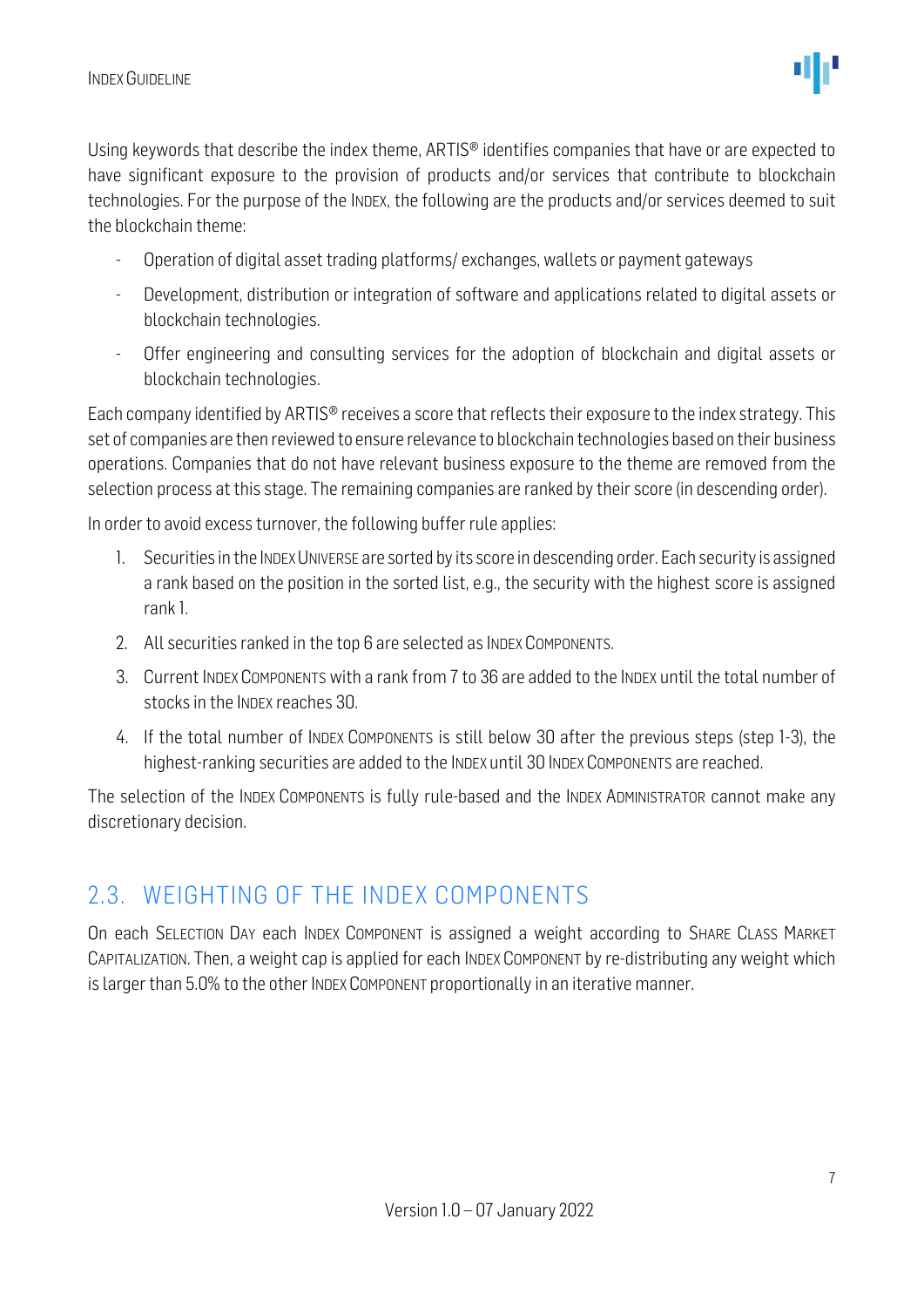### <span id="page-7-0"></span>3. REBALANCE

#### <span id="page-7-1"></span>3.1. ORDINARY REBALANCE

In order to reflect the new selection of the INDEX COMPONENTS determined on the SELECTION DAY (in accordance with Section 2.1 and 2.2) the INDEX is adjusted on the REBALANCE DAY after CLOSE OF BUSINESS.

This is carried out by implementing the shares as determined on the FIXING DAY based on the weights calculated on the SELECTION DAY.

For more information on the rebalance procedure please refer to the Equity Index Methodology, which is incorporated by reference and available on the Solactive website: [https://www.solactive.com/documents/equity-index-methodology/.](https://www.solactive.com/documents/equity-index-methodology/)

SOLACTIVE will publish any changes made to the INDEX COMPONENTS with sufficient notice before the REBALANCE DAY on the SOLACTIVE website under the section "Announcement", which is available at https://www.solactive.com/news/announcements/

#### <span id="page-7-2"></span>3.2. EXTRAORDINARY REBALANCE

The INDEX is not rebalanced extraordinarily.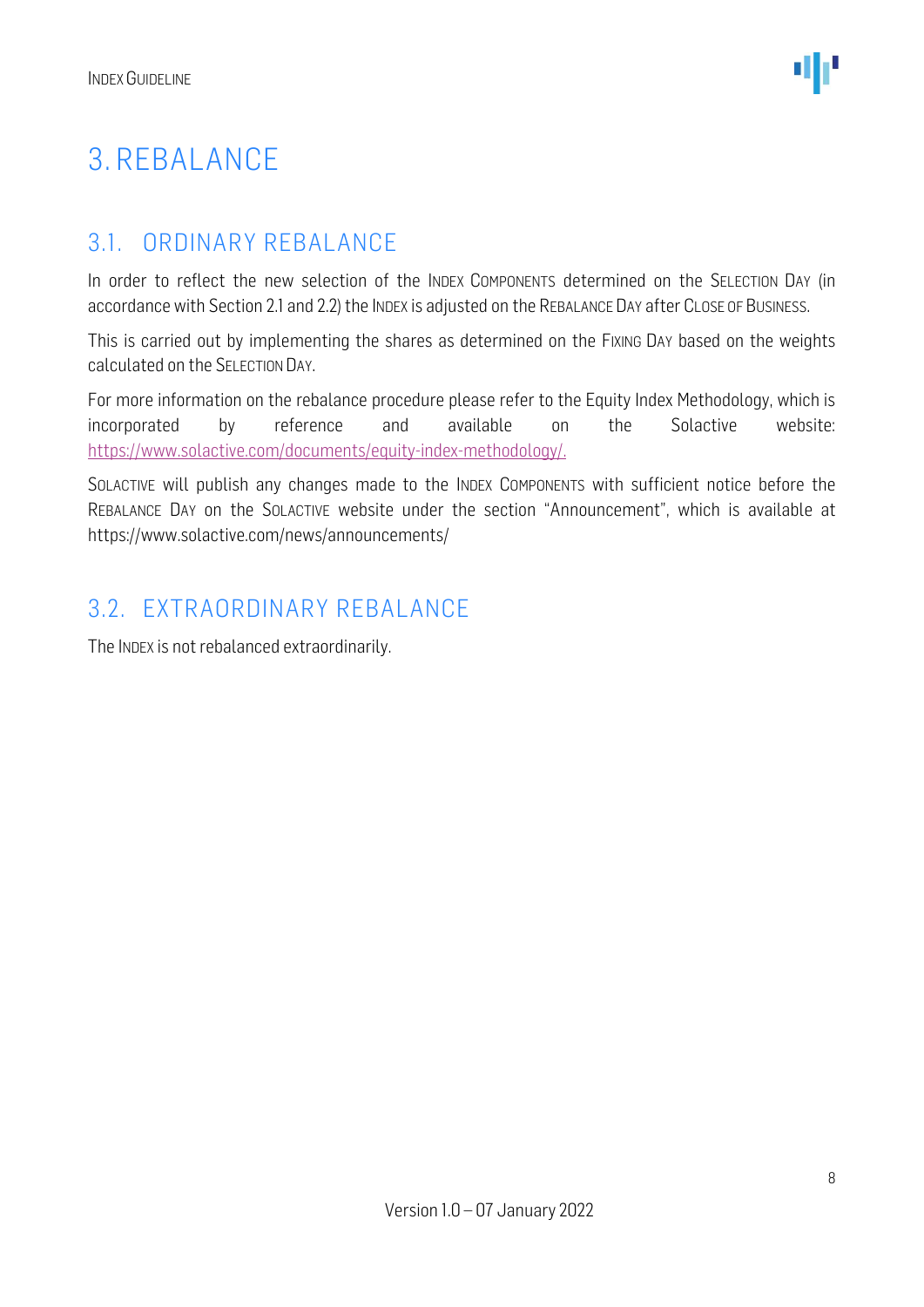### <span id="page-8-0"></span>4. CALCULATION OF THE INDEX

### <span id="page-8-1"></span>4.1. INDEX FORMULA

The INDEX is calculated as a price return, net total return and gross total return Index.

The calculation is performed according to the Equity Index Methodology, which is available on the SOLACTIVE website: [https://www.solactive.com/documents/equity-index-methodology/.](https://www.solactive.com/documents/equity-index-methodology/) The divisor index formula stipulates that the level of the INDEX changes based on the change of the prices of its INDEX COMPONENTS taking into account their weight in the INDEX and any currency conversion in case the price of an INDEX COMPONENT is quoted in a currency other than the INDEX CURRENCY.

Any dividends or other distributions are reinvested across the entire basket of INDEX COMPONENTS by means of a divisor at the opening of the effective date (the so-called ex-date) of the payment of such dividend or other distribution.

A more detailed description of the mechanics of the index calculation formula can be found in the Equity Index Methodology under Section 1.2.

### <span id="page-8-2"></span>4.2. ACCURACY

The level of the INDEX will be rounded to two decimal places. Divisors will be rounded to six decimal places. TRADING PRICES and foreign exchange rates will be rounded to six decimal places.

### <span id="page-8-3"></span>4.3. ADJUSTMENTS

Under certain circumstances, an adjustment of the INDEXmay be necessary between two regular REBALANCE DAYS. Such adjustment has to be made if a corporate action (as specified in Section 4.4 below) in relation of an INDEX COMPONENT occurs. Such adjustment may have to be done in relation to an INDEX COMPONENT and/or may also affect the number of INDEX COMPONENTS and/or the weighting of certain INDEX COMPONENTS and will be made in compliance with the Solactive Equity Index Methodology, which is incorporated by reference and available on the SOLACTIVE website: [https://www.solactive.com/documents/equity-index-methodology/.](https://www.solactive.com/documents/equity-index-methodology/)

SOLACTIVE will announce the INDEX adjustment giving a notice period of at least two TRADING DAYS (with respect to the affected INDEX COMPONENT) on the SOLACTIVE website under the Section "Announcements", which is available at https://www.solactive.com/news/announcements/. The INDEX adjustments will be implemented on the effective day specified in the respective notice.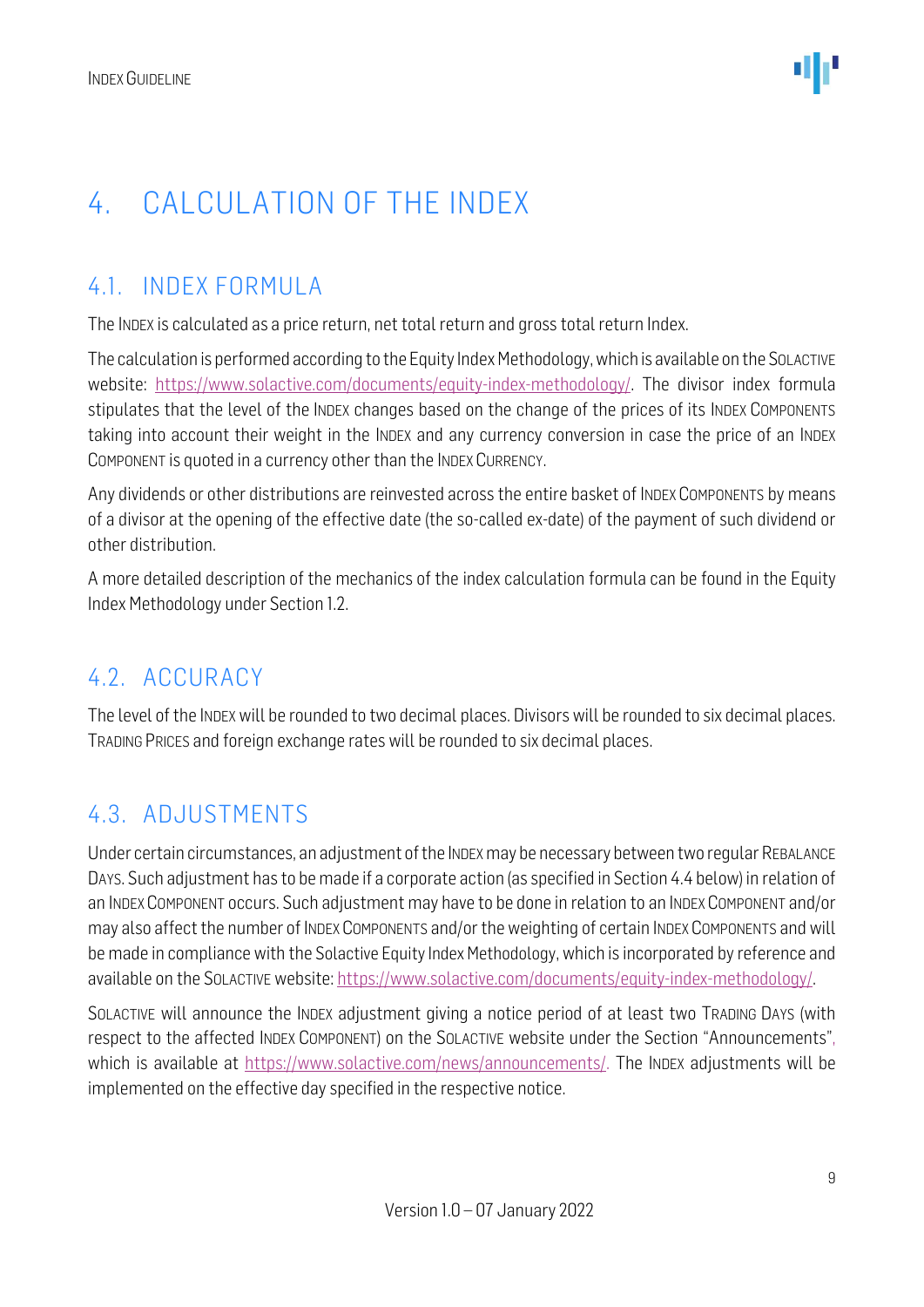### <span id="page-9-0"></span>4.4. CORPORATE ACTIONS

As part of the INDEX maintenance SOLACTIVE will consider various events – also referred to as corporate actions –which result in an adjustment to the INDEX between two regular REBALANCE DAYS. Such events have a material impact on the price, weighting or overall integrity of INDEX COMPONENTS. Therefore, they need to be accounted for in the calculation of the INDEX. Corporate actions will be implemented from the cum-day to the ex-day of the corporate action, so that the adjustment to the INDEX coincides with the occurrence of the price effect of the respective corporate action.

Adjustments to the INDEX to account for corporate actions will be made in compliance with the Equity Index Methodology, which is available on the SOLACTIVE website: [https://www.solactive.com/documents/equity](https://www.solactive.com/documents/equity-index-methodology/)[index-methodology/.](https://www.solactive.com/documents/equity-index-methodology/) This document contains for each corporate action a brief definition and specifies the relevant adjustment to the INDEX variables.

While SOLACTIVE aims at creating and maintaining its methodology for treatment of corporate actions as generic and transparent as possible and in line with regulatory requirements, it retains the right in accordance with the Equity Index Methodology to deviate from these standard procedures in case of any unusual or complex corporate action or if such a deviation is made to preserve the comparability and representativeness of the INDEX over time.

SOLACTIVE considers following, but not conclusive, list of corporate actions as relevant for INDEX maintenance:

- $\geq$  Cash Distributions (e.g. payment of a dividend)
- $>$  Stock distributions (e.g. payment of a dividend in form of additional shares)
- $>$  Stock distributions of another company (e.g. payment of a dividend in form of additional shares of another company (e.g. of a subsidiary))
- $>$  Share splits (company's present shares are divided and therefore multiplied by a given factor)
- $\geq$  Reverse splits (company's present shares are effectively merged)
- $>$  Capital increases (such as issuing additional shares)
- $>$  Share repurchases (a company offer its shareholders the option to sell their shares to a fixed price)
- $>$  Spin-offs (the company splits its business activities into two or more entities and distributes new equity shares in the created entities to the shareholders of the former entity)
- $>$  Mergers & Acquisitions (transaction in which the ownership of a company (or other business organizations) are transferred or consolidated with other entities, e.g. fusion of two or more separate companies into one entity)
- $\geq$  Delistings (company's shares are no longer publicly traded at a stock exchange)
- $\geq$  Nationalization of a company (effective control of a legal entity is taken over by a state)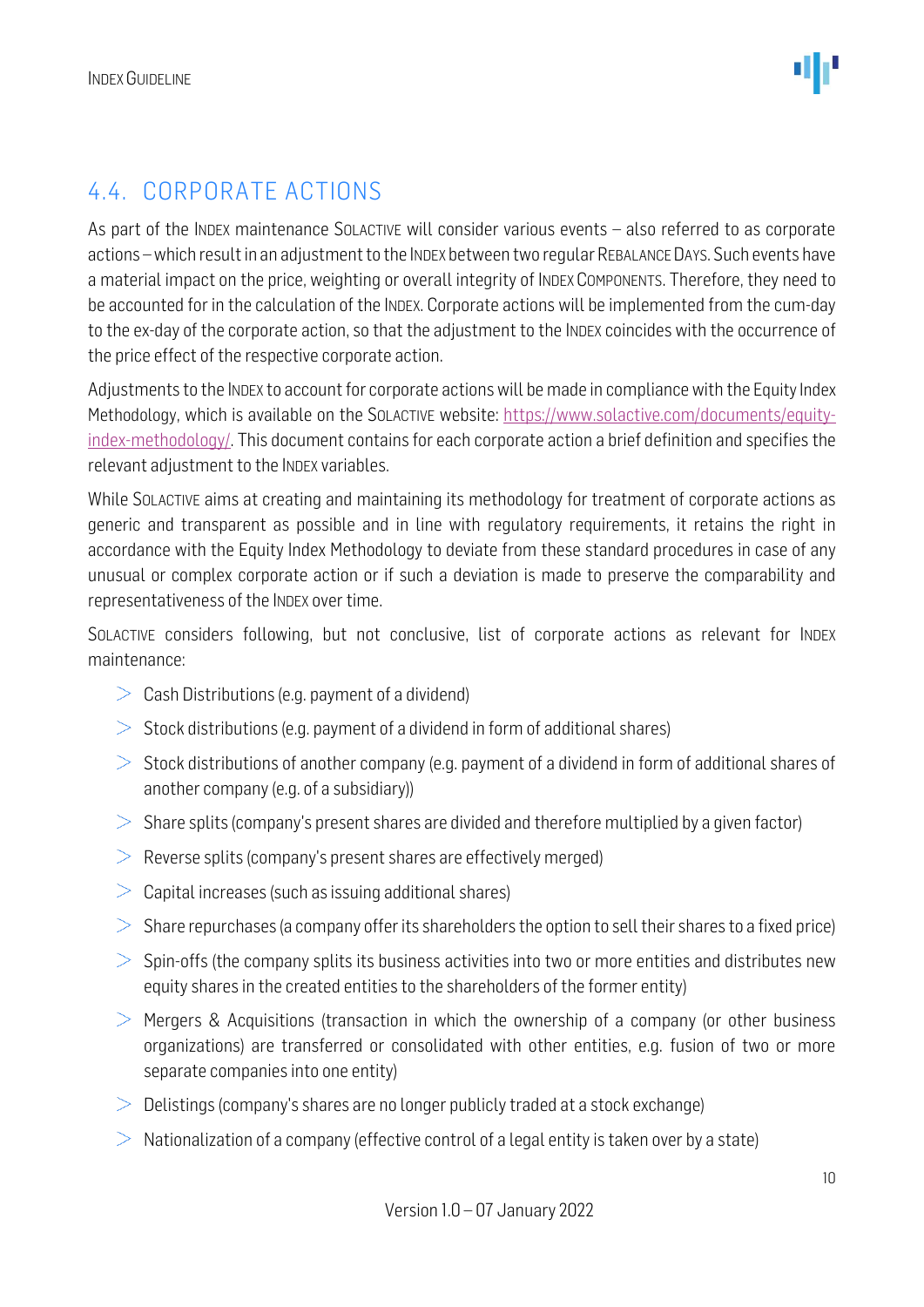$>$  Insolvency

### <span id="page-10-0"></span>4.5. RECALCULATION

SOLACTIVE makes the greatest possible efforts to accurately calculate and maintain its indices. However, errors in the determination process may occur from time to time for variety reasons (internal or external) and therefore, cannot be completely ruled out. SOLACTIVE endeavors to correct all errors that have been identified within a reasonable period of time. The understanding of "a reasonable period of time" as well as the general measures to be taken are generally depending on the underlying and is specified in the Solactive Correction Policy, which is incorporated by reference and available on the SOLACTIVE website: [https://www.solactive.com/documents/correction-policy/.](https://www.solactive.com/documents/correction-policy/)

#### <span id="page-10-1"></span>4.6. MARKET DISRUPTION

In periods of market stress SOLACTIVE calculates its indices following predefined and exhaustive arrangements as described in the Solactive Disruption Policy, which is incorporated by reference and available on the SOLACTIVE website: [https://www.solactive.com/documents/disruption-policy/.](https://www.solactive.com/documents/disruption-policy/) Such market stress can arise due to a variety of reasons, but generally results in inaccurate or delayed prices for one or more INDEXCOMPONENTS. The determination of the INDEXmay be limited or impaired at times of illiquid or fragmented markets and market stress.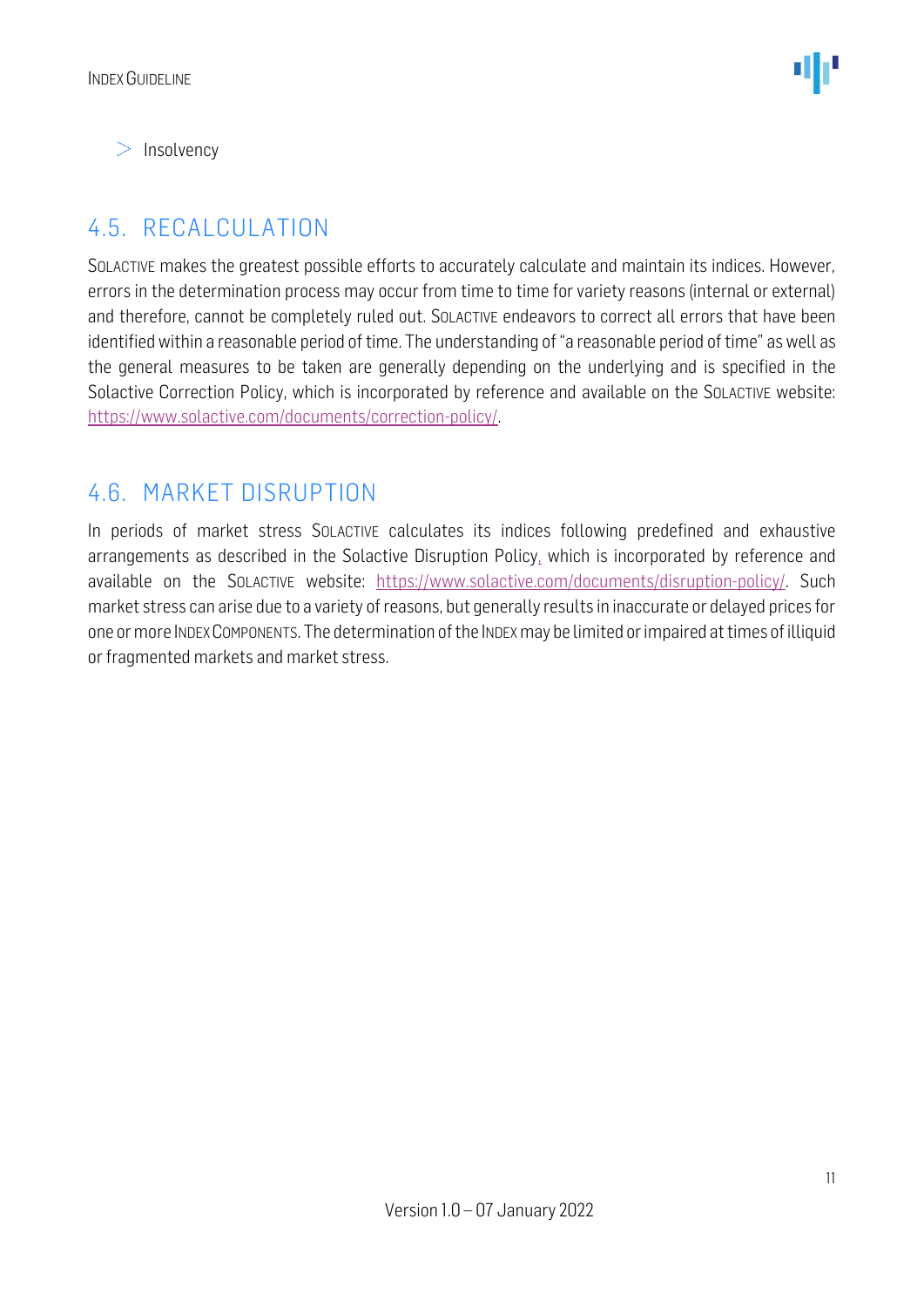### <span id="page-11-0"></span>5. MISCELLANEOUS

### <span id="page-11-1"></span>5.1. DISCRETION

Any discretion which may need to be exercised in relation to the determination of the INDEX (for example the determination of the INDEX UNIVERSE (if applicable), the selection of the INDEX COMPONENTS (if applicable) or any other relevant decisions in relation to the INDEX) shall be made in accordance with strict rules regarding the exercise of discretion or expert judgement.

#### <span id="page-11-2"></span>5.2. METHODOLOGY REVIEW

The methodology of the INDEX is subject to regular review, at least annually. In case a need of a change of the methodology has been identified within such review (e.g. if the underlying market or economic reality has changed since the launch of the INDEX, i.e. if the present methodology is based on obsolete assumptions and factors and no longer reflects the reality as accurately, reliably and appropriately as before), such change will be made in accordance with the Solactive Methodology Policy, which is incorporated by reference and available on the SOLACTIVE website: [https://www.solactive.com/documents/methodology-policy/.](https://www.solactive.com/documents/methodology-policy/)

Such change in the methodology will be announced on the SOLACTIVE website under the Section "Announcement", which is available at https://www.solactive.com/news/announcements/. The date of the last amendment of this INDEX is contained in this GUIDELINE.

### <span id="page-11-3"></span>5.3. CHANGES IN CALCULATION METHOD

The application by the INDEX ADMINISTRATOR of the method described in this document is final and binding. The INDEXADMINISTRATOR shall apply the method described above for the composition and calculation of the INDEX. However, it cannot be excluded that the market environment, supervisory, legal and financial or tax reasons may require changes to be made to this method. The INDEX ADMINISTRATOR may also make changes to the terms and conditions of the INDEX and the method applied to calculate the INDEX that it deems to be necessary and desirable in order to prevent obvious or demonstrable error or to remedy, correct or supplement incorrect terms and conditions. The INDEX ADMINISTRATOR is not obliged to provide information on any such modifications or changes. Despite the modifications and changes, the INDEX ADMINISTRATOR will take the appropriate steps to ensure a calculation method is applied that is consistent with the method described above.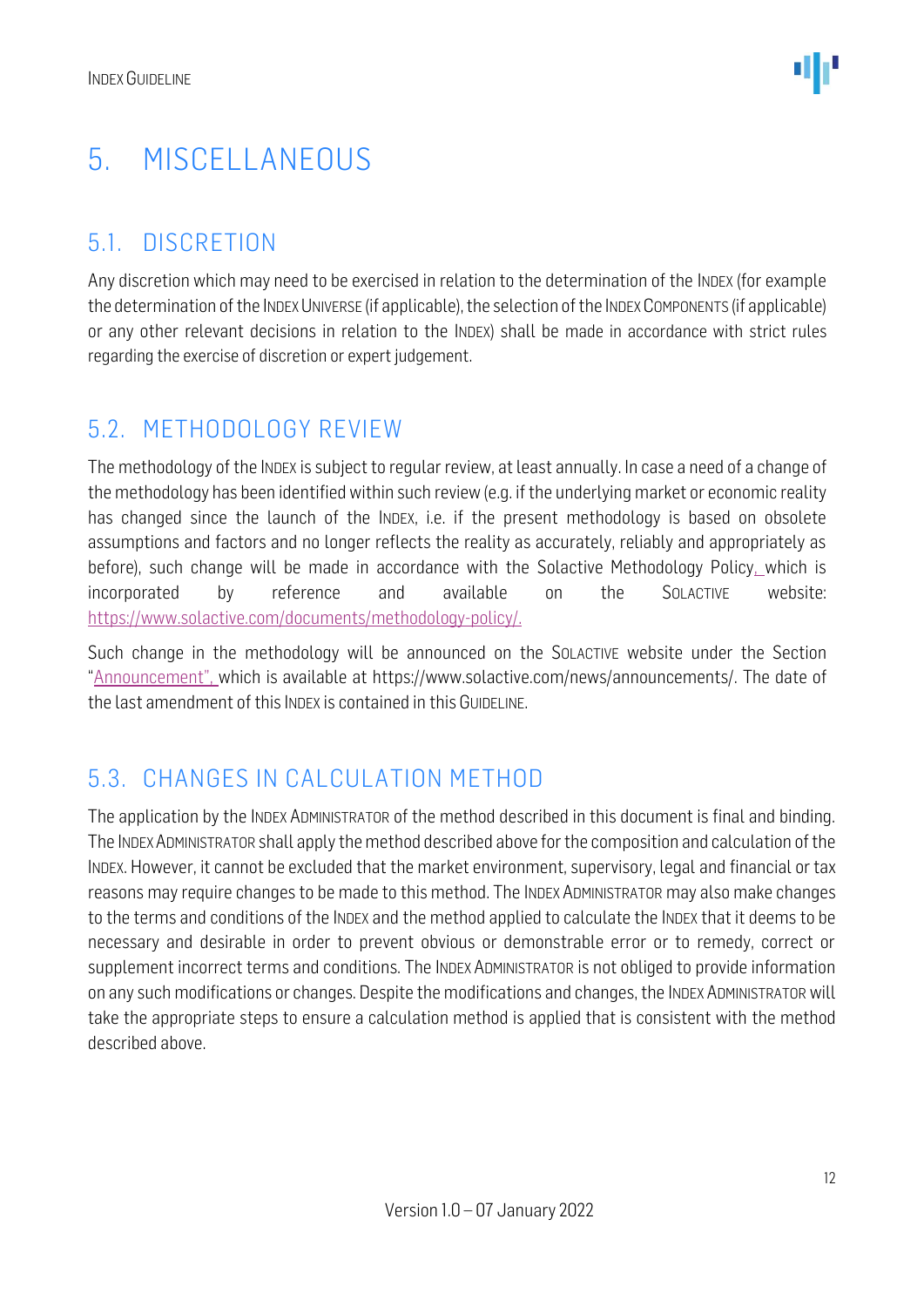

### <span id="page-12-0"></span>5.4. TERMINATION

SOLACTIVE makes the greatest possible efforts to ensure the resilience and continued integrity of its indices over time. Where necessary, SOLACTIVE follows a clearly defined and transparent procedure to adapt Index methodologies to changing underlying markets (see Section 5.2 "Methodology Review") in order to maintain continued reliability and comparability of the indices. Nevertheless, if no other options are available the orderly cessation of the INDEX may be indicated. This is usually the case when the underlying market or economic reality, which an index is set to measure or to reflect, changes substantially and in a way not foreseeable at the time of inception of the index, the index rules, and particularly the selection criteria, can no longer be applied coherently or the index is no longer used as the underlying value for financial instruments, investment funds and financial contracts.

SOLACTIVE has established and maintains clear guidelines on how to identify situations in which the cessation of an index is unavoidable, how stakeholders are to be informed and consulted and the procedures to be followed for a termination or the transition to an alternative index. Details are specified in the Solactive Termination Policy, which is incorporated by reference and available on the SOLACTIVE website: [https://www.solactive.com/documents/termination-policy/.](https://www.solactive.com/documents/termination-policy/)

### <span id="page-12-1"></span>5.5. OVERSIGHT

An oversight committee composed of staff from SOLACTIVE and its subsidiaries (the "OVERSIGHT COMMITTEE") is responsible for decisions regarding any amendments to the rules of the INDEX. Any such amendment, which may result in an amendment of the GUIDELINE, must be submitted to the OVERSIGHT COMMITTEE for prior approval and will be made in compliance with the [Methodology](http://methodology/) Policy, which is available on the SOLACTIVE website: [https://www.solactive.com/documents/methodology-policy/.](https://www.solactive.com/documents/methodology-policy/)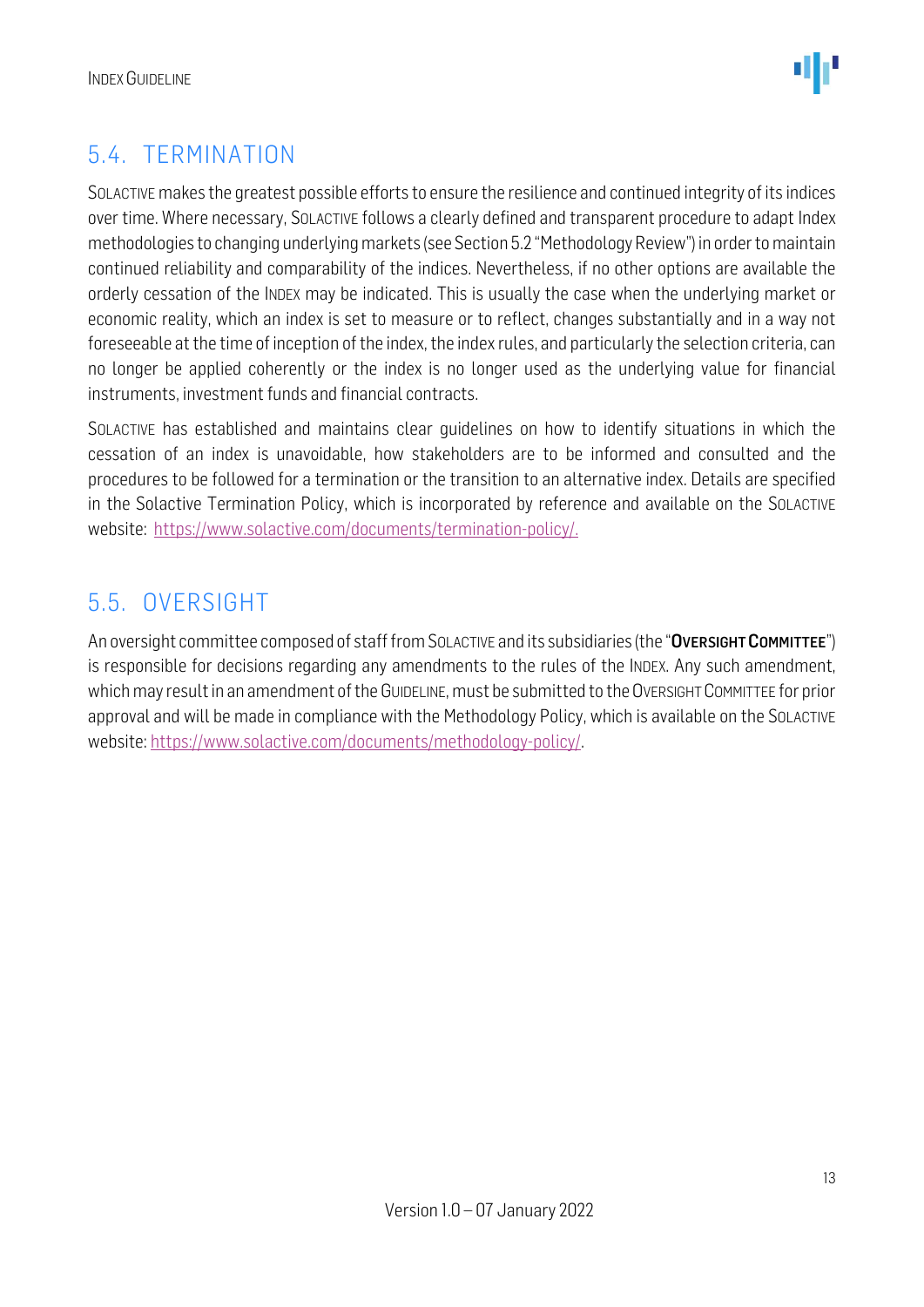### <span id="page-13-0"></span>6. DEFINITIONS

"AVERAGE DAILY VALUE TRADED" means, in respect of an INDEX COMPONENT, the sum of DAILY VALUE TRADED over the specified period divided by the number of TRADING DAYS that fall in the specified period.

"BENCHMARK REGULATION" shall have the meaning as defined in Section "Introduction".

"BMR" shall have the meaning as defined in Section "Introduction".

"BUSINESS DAY" is every weekday from Monday to Friday.

"CALCULATION DAY" is every weekday from Monday to Friday.

"CLOSE OF BUSINESS" is the calculation time of the closing level of the INDEX as outlined in Section 1.4.

The "CLOSING PRICE" in respect of an INDEX COMPONENT and a TRADING DAY is a security's final regular-hours TRADING PRICE published by the EXCHANGE and determined in accordance with the EXCHANGE regulations. If the EXCHANGE has no or has not published a CLOSING PRICE in accordance with the EXCHANGE rules for an INDEX COMPONENT, the last TRADING PRICE will be used.

"DAILY VALUE TRADED" means, in respect of an INDEX COMPONENT and a TRADING DAY, the product of (i) the CLOSING PRICE of such INDEX COMPONENT and (ii) the volume traded (measured as a number of shares) of such INDEX COMPONENT on the EXCHANGE during such TRADING DAY.

"EXCHANGE" is with respect to the INDEX and every INDEX COMPONENT, the respective exchange where the INDEX COMPONENT has its listing as determined in accordance with the rules in Section 2.

"FIXING DAY" IS SELECTION DAY.

"GUIDELINE" shall have the meaning as defined in Section "Introduction".

"INDEX" shall have the meaning as defined in Section "Introduction".

"INDEX ADMINISTRATOR" shall have the meaning as defined in Section "Introduction".

"INDEX COMPONENT" is each security reflected in the INDEX.

"INDEX COMPONENT REQUIREMENTS" shall have the meaning as defined in Section 2.2.

"INDEX CURRENCY" is the currency specified in the column "Currency" in the table in Section 1.2.

"INDEX UNIVERSE REQUIREMENTS" shall have the meaning as defined in Section 2.1.

"INDEX UNIVERSE" is the sum of all financial instruments which fulfill the INDEX UNIVERSE REQUIREMENTS.

"LIVE DATE" shall have the meaning as defined in Section 1.3.

"OVERSIGHT COMMITTEE" shall have the meaning as defined in Section 5.5.

"REBALANCE DAY" is the last BUSINESS DAY in April and October. If that day is not a TRADING DAY the REBALANCE DAY will be the immediately following TRADING DAY.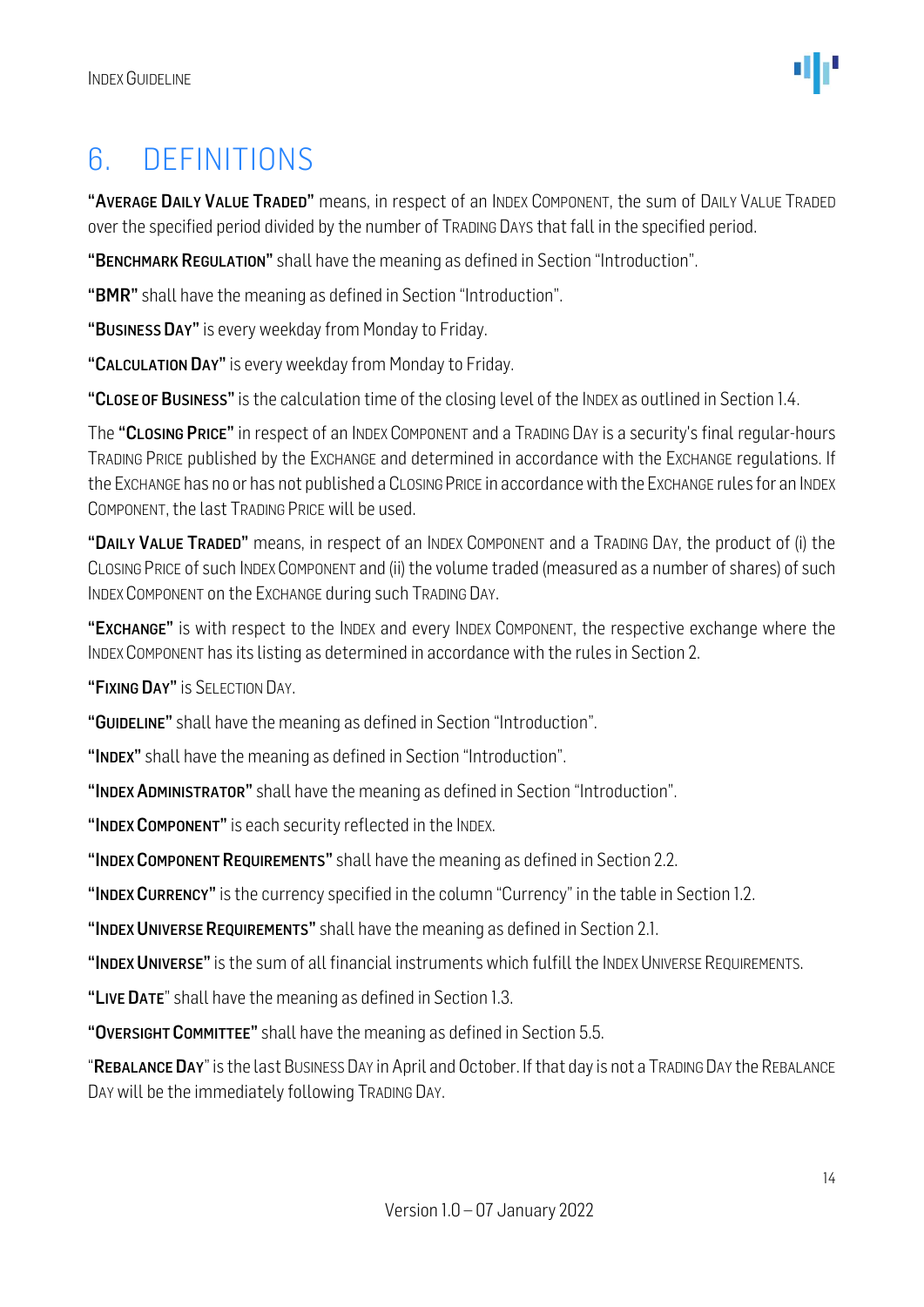"SELECTION DAY"is 10 BUSINESS DAYS before the scheduled REBALANCE DAY, disregarding any potential change of the REBALANCE DAY.

The "SHARE CLASS MARKET CAPITALIZATION" is with regard to each of the securities in the INDEX on a SELECTION DAY the share class-specific market capitalization for any security in the INDEX UNIVERSE. It is calculated as the multiplication of the shares outstanding with the CLOSING PRICE of the share class as of the respective SELECTION DAY.

"SOLACTIVE" shall have the meaning as defined in Section "Introduction".

"START DATE" shall have the meaning as defined in Section 1.3.

"TRADING DAY" is with respect to an INDEX COMPONENT included in the INDEX at the REBALANCE DAY and every INDEXCOMPONENT included in the INDEX at the CALCULATION DAY immediately following the REBALANCE DAY (for clarification: this provision is intended to capture the TRADING DAYS for the securities to be included in the INDEX as new INDEX COMPONENTS with close of trading on the relevant EXCHANGE on the REBALANCE DAY) a day on which the relevant EXCHANGE is open for trading (or a day that would have been such a day if a market disruption had not occurred), excluding days on which trading may be ceased prior to the scheduled EXCHANGE closing time and days on which the EXCHANGE is open for a scheduled shortened period. The INDEX ADMINISTRATOR is ultimately responsible as to whether a certain day is a TRADING DAY.

The "TRADING PRICE" in respect of an INDEX COMPONENT and a TRADING DAY is the most recent published price at which the INDEX COMPONENT was traded on the respective EXCHANGE.